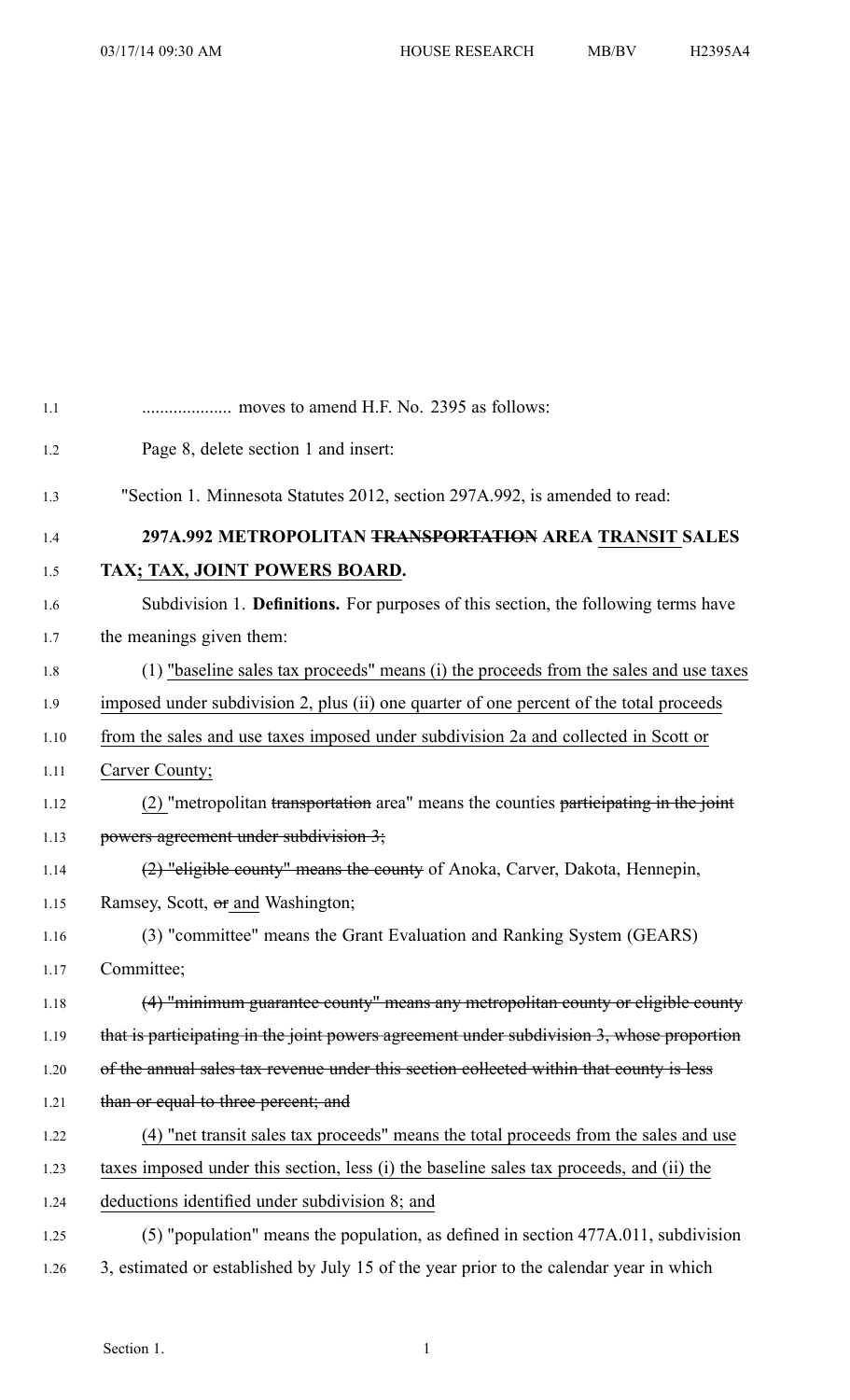| 2.1  | the representatives will serve on the Grant Evaluation and Ranking System Committee            |
|------|------------------------------------------------------------------------------------------------|
| 2.2  | established under subdivision 5.                                                               |
| 2.3  | Subd. 2. Authorization; rates. (a) Notwithstanding section 297A.99, subdivisions               |
| 2.4  | 1, 2, and 3, or 477A.016, or any other law, the board of a county participating in a           |
| 2.5  | joint powers agreement as specified in this section shall impose by resolution (1) a           |
| 2.6  | transportation transit sales and use tax at a rate of one-quarter of one percent on retail     |
| 2.7  | sales and uses taxable under this chapter, and (2) an excise tax of \$20 per motor vehicle,    |
| 2.8  | as defined in section 297B.01, subdivision 11, purchased or acquired from any person           |
| 2.9  | engaged in the business of selling motor vehicles at retail, occurring within the jurisdiction |
| 2.10 | of the taxing authority. The taxes authorized are to fund transportation improvements as       |
| 2.11 | specified in this section, including debt service on obligations issued to finance such        |
| 2.12 | improvements pursuant to subdivision 7.                                                        |
| 2.13 | (b) The tax imposed under this section is not included in determining if the total tax         |
| 2.14 | on lodging in the city of Minneapolis exceeds the maximum allowed tax under Laws 1986,         |
| 2.15 | chapter 396, section 5, as amended by Laws 2001, First Special Session chapter 5, article      |
| 2.16 | 12, section 87, or in determining a tax that may be imposed under any other limitations.       |
| 2.17 | Subd. 2a. Additional tax; rates. (a) A local sales tax is imposed in the metropolitan          |
| 2.18 | counties, as defined in section 473.121, subdivision 4. In order to maintain the same rate     |
| 2.19 | across the region, the tax is imposed in each county as follows:                               |
| 2.20 | (1) effective for sales and purchases made after June 30, 2014, a sales and use tax on         |
| 2.21 | retail sales and uses taxable under this chapter, at a rate equal to one percent minus the     |
| 2.22 | tax rate imposed by each county under subdivision 2; and                                       |
| 2.23 | (2) effective for vehicles acquired after June 30, 2014, if not imposed by a county            |
| 2.24 | under subdivision 2, an excise tax of \$20 per motor vehicle, as defined in section 297B.01,   |
| 2.25 | subdivision 11, purchased or acquired from any person engaged in the business of selling       |
| 2.26 |                                                                                                |
| 2.27 | motor vehicles at retail, occurring within the jurisdiction of the county.                     |
|      | (b) The taxes imposed under this subdivision are not included in determining if the            |
| 2.28 | total tax on lodging in the city of Minneapolis exceeds the maximum allowed tax under          |
| 2.29 | Laws 1986, chapter 396, section 5, as amended by Laws 2001, First Special Session              |
| 2.30 | chapter 5, article 12, section 87, and Laws 2012, chapter 299, article 3, section 3, or in     |
| 2.31 | determining a tax that may be imposed under any other limitations.                             |
| 2.32 | Subd. 3. <b>Joint powers agreement.</b> (a) Before imposing the taxes authorized in            |
| 2.33 | subdivision 2, an eligible a county must declare by resolution of its county board to be part  |
| 2.34 | of the metropolitan transportation area and must enter into a joint powers agreement. The      |
| 2.35 | joint powers agreement:                                                                        |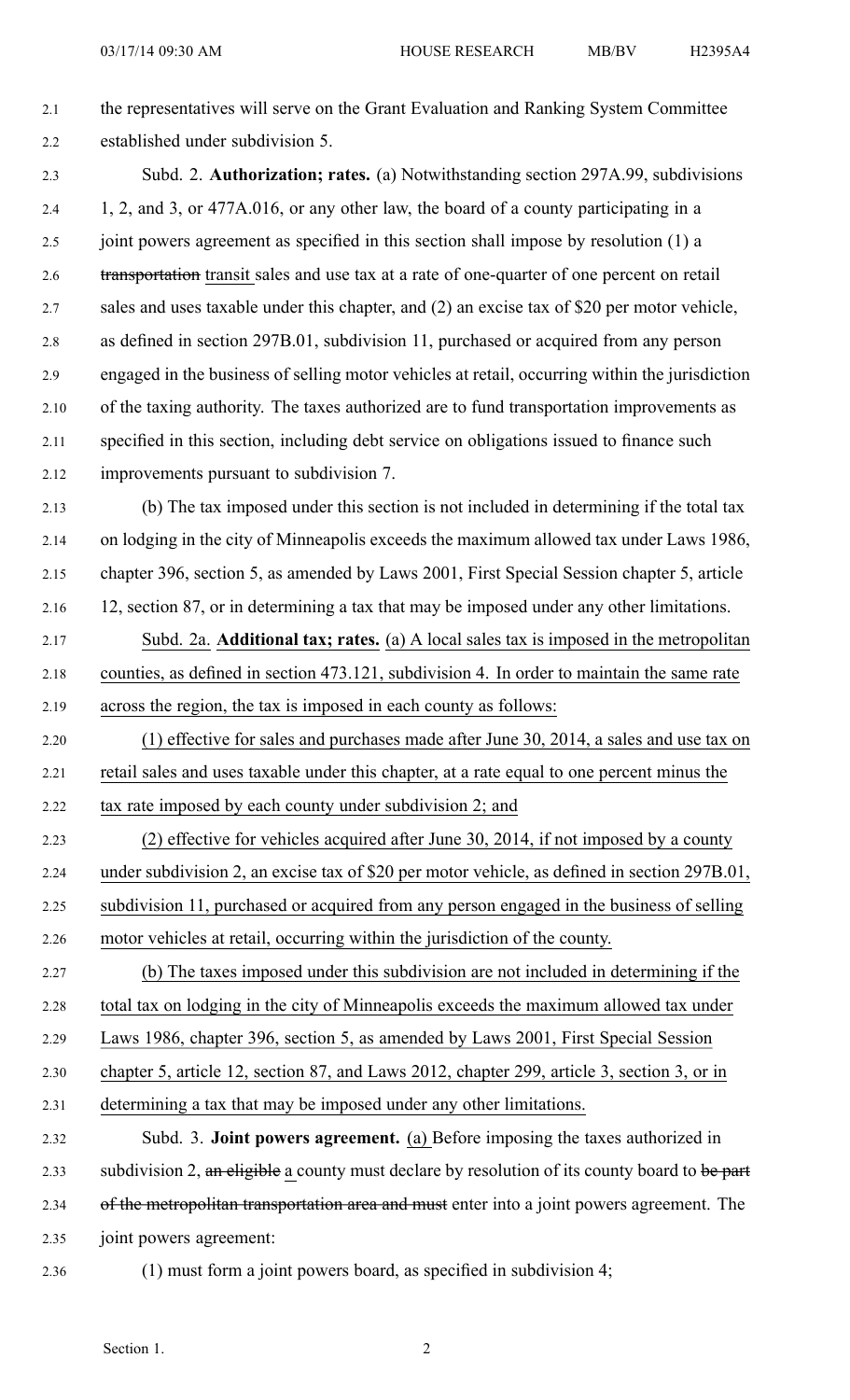- 3.1 (2) must provide a process that allows any eligible a county in the metropolitan 3.2 area, by resolution of its county board, to join the joint powers board and impose the 3.3 taxes authorized in subdivision 2;
- 3.4 (3) may provide for withdrawal of <sup>a</sup> participating county before final termination of 3.5 the agreement; and
- 3.6 (4) may provide for <sup>a</sup> weighted voting system for joint powers board decisions.
- 3.7 (b) All counties in the metropolitan area shall enter into an amended joint powers 3.8 agreemen<sup>t</sup> that conforms to the provisions of this section.
- 3.9 Subd. 4. **Joint powers board.** (a) The joint powers board must consist of one 3.10 or more commissioners of each county that is in the metropolitan transportation area, 3.11 appointed by its county board, and the chair of the Metropolitan Council, who must have 3.12 voting rights, subject to subdivision 3, clause (4). The joint powers board has the powers 3.13 and duties provided in this section and section 471.59.
- 3.14 (b) The joint powers board may utilize (1) no more than three-fourths of one 3.15 percen<sup>t</sup> of the baseline transit sales tax proceeds of the taxes imposed under this section 3.16 for ordinary administrative expenses incurred in carrying out the provisions of this 3.17 section, and (2) an amount as provided in subdivision 5a, paragraph (f). Any additional 3.18 administrative expenses must be paid by the participating counties.
- 3.19 (c) The joint powers board may establish <sup>a</sup> technical advisory group that is separate 3.20 from the GEARS Committee. The group must consist of representatives of cities, counties, 3.21 or public agencies, including the Metropolitan Council. The technical advisory group 3.22 must be used solely for technical consultation purposes.
- 

3.23 (d) The chair of the joint powers board must be <sup>a</sup> county commissioner who is 3.24 elected by the board.

3.25 Subd. 5. **Grant application and awards; Grant Evaluation and Ranking System** 3.26 **(GEARS) Committee process, general requirements.** (a) The joint powers board shall 3.27 establish <sup>a</sup> gran<sup>t</sup> application process and identify the amount of available funding for gran<sup>t</sup> 3.28 awards. Grant applications must be submitted in <sup>a</sup> form prescribed by the joint powers 3.29 board. An applicant must provide, in addition to all other information required by the joint 3.30 powers board, the estimated cost of the project, the amount of the gran<sup>t</sup> sought, possible 3.31 sources of funding in addition to the gran<sup>t</sup> sought, and identification of any federal funds 3.32 that will be utilized if the gran<sup>t</sup> is awarded. A gran<sup>t</sup> application seeking transit capital 3.33 funding must identify the source of money necessary to operate the transit improvement. 3.34 (b) The joint powers board shall establish <sup>a</sup> timeline and procedures for the award of 3.35 grants, and may award grants only to the state and political subdivisions. The board shall

3.36 define objective criteria for the award of grants, which must include, but not be limited to,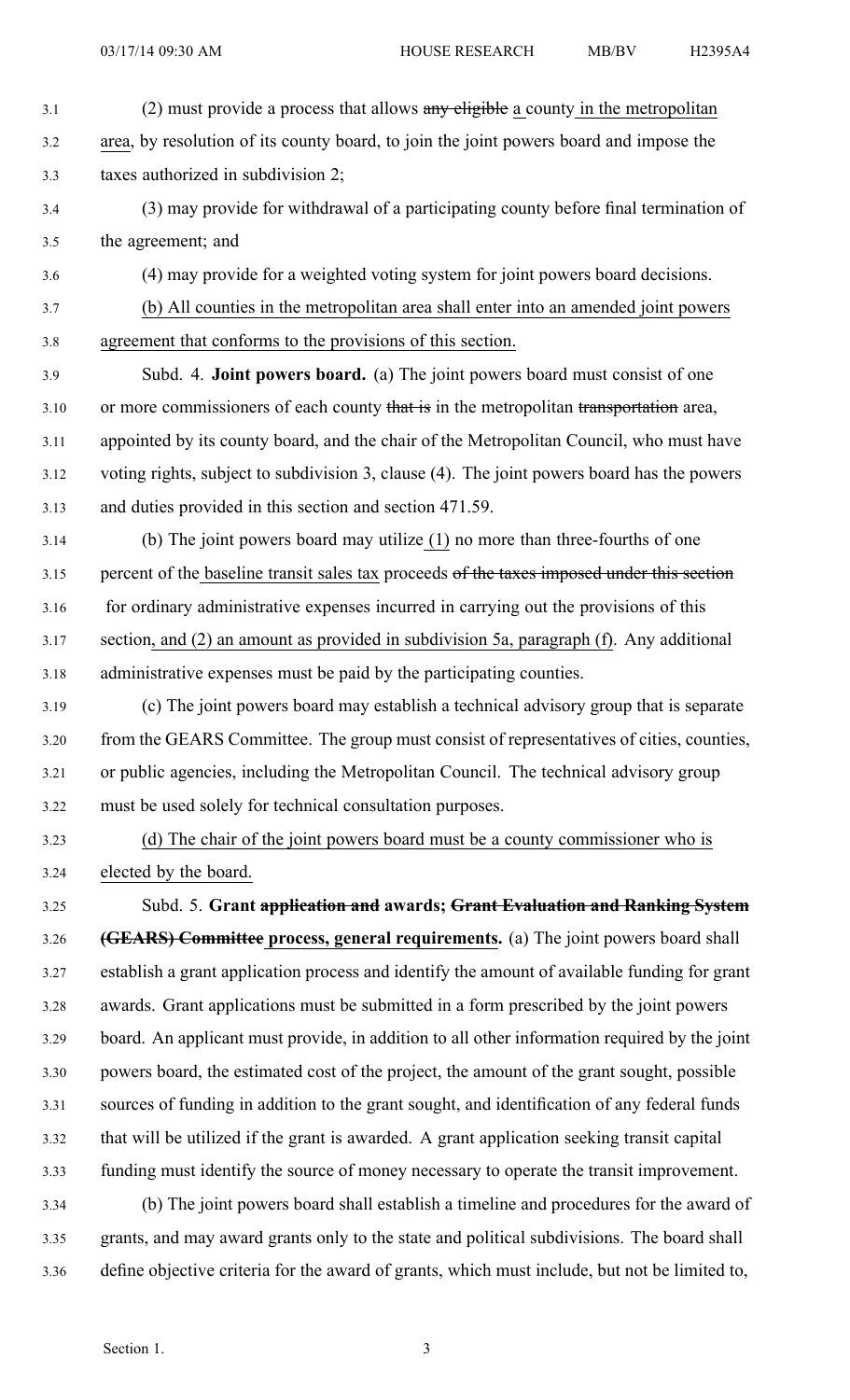| 4.1  | consistency with the most recent version of the transportation policy plan adopted by the     |
|------|-----------------------------------------------------------------------------------------------|
| 4.2  | Metropolitan Council under section 473.146. The joint powers board shall maximize the         |
| 4.3  | availability and use of federal funds in projects funded under this section.                  |
| 4.4  | (c) Grants must be funded by the proceeds of the taxes imposed under this section, or         |
| 4.5  | by bonds, notes, or other obligations issued by the joint powers board under subdivision 7.   |
| 4.6  | Subd. 5a. Grant awards; Grant Evaluation and Ranking System (GEARS)                           |
| 4.7  | <b>Committee.</b> (a) The joint powers board shall establish a GEARS Committee, which         |
| 4.8  | must consist of:                                                                              |
| 4.9  | $(1)$ one county commissioner from each county that is in the metropolitan                    |
| 4.10 | transportation area, appointed by its county board;                                           |
| 4.11 | $(2)$ one elected city representative from each county that is in the metropolitan            |
| 4.12 | transportation area;                                                                          |
| 4.13 | (3) one additional elected city representative from each county for every additional          |
| 4.14 | $400,000$ in population, or fraction of $400,000$ , in the county that is above $400,000$ in  |
| 4.15 | population; and                                                                               |
| 4.16 | (4) the chair of the Metropolitan Council Transportation Committee.                           |
| 4.17 | $(d)$ (b) Each city representative must be elected at a meeting of cities in the              |
| 4.18 | metropolitan transportation area, which must be convened for that purpose by the              |
| 4.19 | Association of Metropolitan Municipalities.                                                   |
| 4.20 | $(e)$ (c) The committee shall:                                                                |
| 4.21 | (1) evaluate grant applications following objective criteria established by the joint         |
| 4.22 | powers board <del>, and must</del> ;                                                          |
| 4.23 | (2) provide to the joint powers board a selection list of transportation projects that        |
| 4.24 | includes a priority ranking;                                                                  |
| 4.25 | (3) annually evaluate and award grants to local units of government, including                |
| 4.26 | park districts for construction and maintenance of regional bicycle, trail, and pedestrian    |
| 4.27 | infrastructure, and for safe routes to school infrastructure; and                             |
| 4.28 | (4) annually evaluate and award grants to cities for planning activities related to           |
| 4.29 | land use and transportation linkages, streetcar development, or bicycle and pedestrian        |
| 4.30 | connections.                                                                                  |
| 4.31 | (d) Grants awarded by the committee under paragraph (c), clauses (3) and (4), are             |
| 4.32 | not subject to approval by the board. Annually, the committee shall award grants under        |
| 4.33 | those clauses in a total amount that equals no less than ten percent of the net transit sales |
| 4.34 | tax proceeds.                                                                                 |
| 4.35 | (e) The committee may award a grant under paragraph (c), clause (3), only if the              |
| 4.36 | project being funded is in compliance with:                                                   |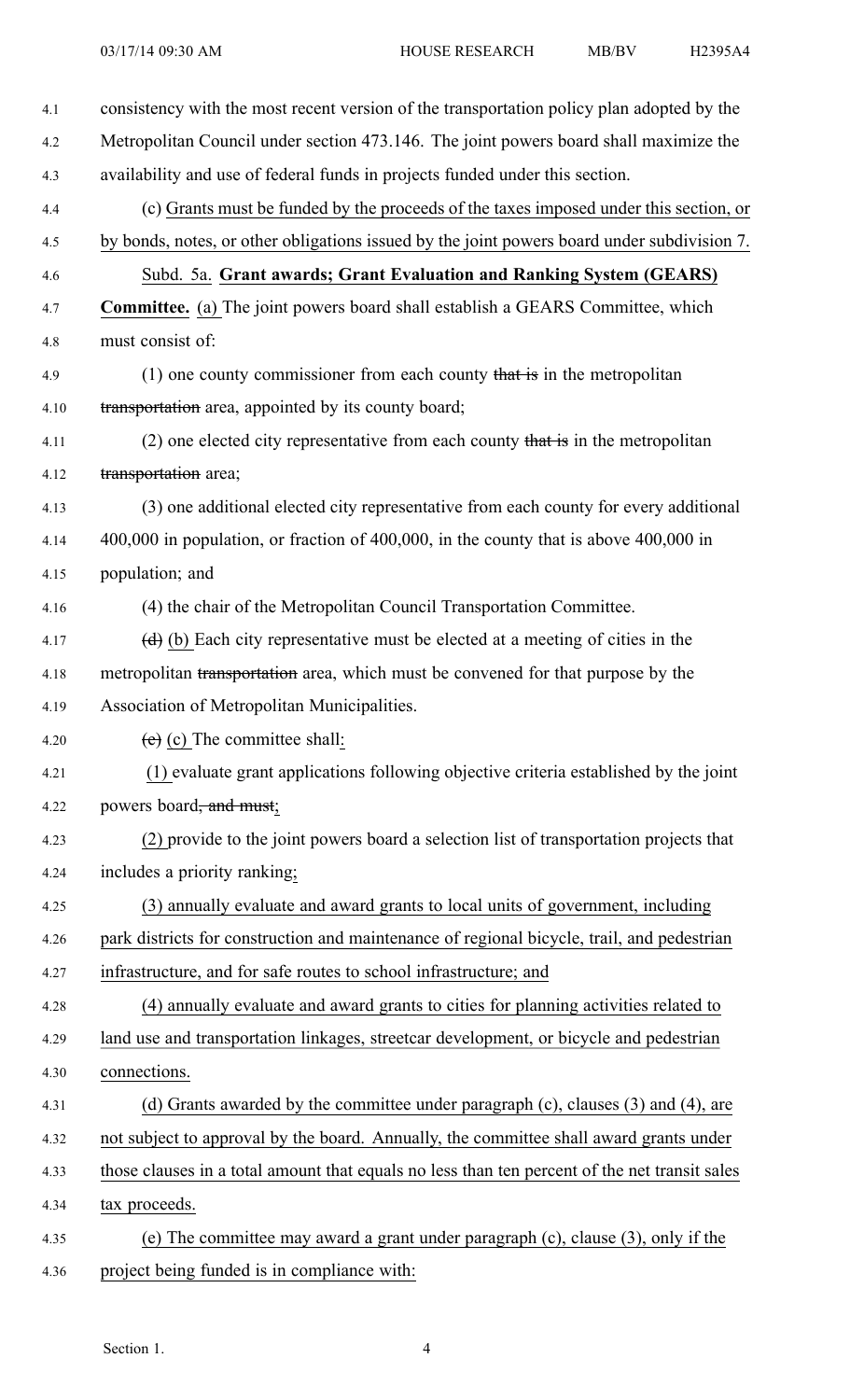| 5.1  | (1) a regional nonmotorized transportation system plan developed by the                       |
|------|-----------------------------------------------------------------------------------------------|
| 5.2  | Metropolitan Council; or                                                                      |
| 5.3  | (2) a municipal nonmotorized transportation plan, which must provide coordinated              |
| 5.4  | development of transportation facilities located in adjacent communities, including           |
| 5.5  | connections between facilities in each community.                                             |
| 5.6  | (f) The board may utilize no more than an amount equal to three-fourths of one                |
| 5.7  | percent of the total grant awards under paragraph (c), for ordinary administrative expenses   |
| 5.8  | incurred in carrying out the provisions of this subdivision.                                  |
| 5.9  | Subd. 5b. Grant awards; consistency with transportation plans. (f) A grant                    |
| 5.10 | award for a transit project located within the metropolitan area, as defined in section       |
| 5.11 | 473.121, subdivision 2, may be funded only after the Metropolitan Council reviews the         |
| 5.12 | project for consistency with the transit portion of the Metropolitan Council policy plan      |
| 5.13 | and one of the following occurs:                                                              |
| 5.14 | (1) the Metropolitan Council finds the project to be consistent;                              |
| 5.15 | (2) the Metropolitan Council initially finds the project to be inconsistent, but after a      |
| 5.16 | good faith effort to resolve the inconsistency through negotiations with the joint powers     |
| 5.17 | board, agrees that the grant award may be funded; or                                          |
| 5.18 | (3) the Metropolitan Council finds the project to be inconsistent, and submits the            |
| 5.19 | consistency issue for final determination to a panel, which determines the project to be      |
| 5.20 | consistent. The panel is composed of a member appointed by the chair of the Metropolitan      |
| 5.21 | Council, a member appointed by the joint powers board, and a member agreed upon by            |
| 5.22 | both the chair and the joint powers board.                                                    |
| 5.23 | (g) Grants must be funded by the proceeds of the taxes imposed under this section,            |
| 5.24 | bonds, notes, or other obligations issued by the joint powers board under subdivision 7.      |
| 5.25 | (h) Notwithstanding the provisions of this section except subdivision 6a, of                  |
| 5.26 | the revenue collected under this section, the joint powers board shall allocate to the        |
| 5.27 | Metropolitan Council, in fiscal years 2012 and 2013, an amount not less than 75 percent of    |
| 5.28 | the net cost of operations for those transit ways that were receiving metropolitan sales tax  |
| 5.29 | funds through an operating grant agreement on June 30, 2011.                                  |
| 5.30 | (i) The Metropolitan Council shall expend any funds allocated under paragraph (h)             |
| 5.31 | for the operations of the specified transit ways solely within those counties that are in the |
| 5.32 | metropolitan transportation area.                                                             |
| 5.33 | (j) Nothing in paragraph (h) or (i) prevents grant awards to the Metropolitan Council         |
| 5.34 | for capital and operating assistance for transit ways and park-and-ride facilities.           |
| 5.35 | Subd. 6. <b>Allocation of Grant awards; eligible uses.</b> (a) The board must allocate        |
| 5.36 | grant awards only for the following transit purposes transitway development, consisting of:   |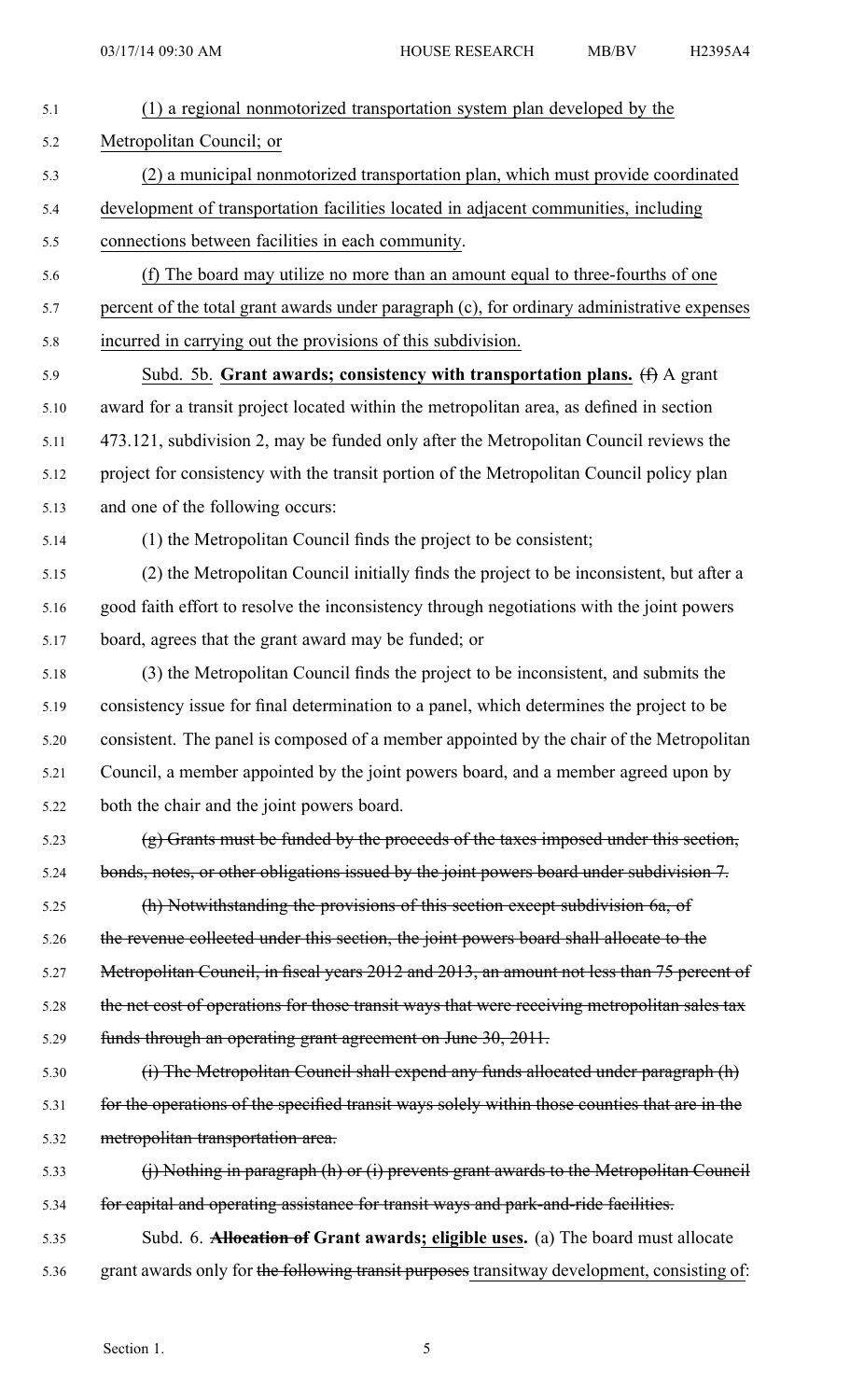| 6.1  | (i) capital improvements to transitways, including, but not limited to, commuter rail         |
|------|-----------------------------------------------------------------------------------------------|
| 6.2  | rolling stock, light rail vehicles, and transitway buses;                                     |
| 6.3  | (ii) capital costs for park-and-ride facilities, as defined in section 174.256,               |
| 6.4  | subdivision 2; and                                                                            |
| 6.5  | (iii) feasibility studies, planning, alternatives analyses, environmental studies,            |
| 6.6  | engineering, property acquisition for transitway purposes, and construction of transitways;   |
| 6.7  | and.                                                                                          |
| 6.8  | (iv) operating assistance for transitways.                                                    |
| 6.9  | (b) The joint powers board must annually award grants to each minimum guarantee               |
| 6.10 | eounty in an amount no less than the amount of sales tax revenue collected within that        |
| 6.11 | eounty as follows:                                                                            |
| 6.12 | (1) to Scott County and Carver County, 55 percent of the net sales tax proceeds               |
| 6.13 | generated by one-quarter of one percent collected in each county respectively for calendar    |
| 6.14 | years $2015$ to $2019$ ; and                                                                  |
| 6.15 | (2) to the Metropolitan Council for development and construction of the Southwest             |
| 6.16 | light rail transit project and the Bottineau Boulevard, Cedar Avenue, Riverview, Robert       |
| 6.17 | Street, Red Rock, Gateway, I-35W South, I-394 Commuter Corridor, and Rush Line                |
| 6.18 | transitways.                                                                                  |
| 6.19 | (e) No more than 1.25 percent of the total awards may be annually allocated for               |
| 6.20 | planning, studies, design, construction, maintenance, and operation of pedestrian programs    |
| 6.21 | and bicycle programs and pathways.                                                            |
| 6.22 | Subd. 6a. Priority of fund uses. The joint powers board shall allocate all revenues           |
| 6.23 | from the taxes imposed under this section in conformance with the following priority order:   |
| 6.24 | (1) payment of debt service necessary for the fiscal year on bonds or other                   |
| 6.25 | obligations issued prior to January 1, 2011, under subdivision 7; and                         |
| 6.26 | (2) as otherwise authorized under this section.                                               |
| 6.27 | Subd. 7. <b>Bonds.</b> (a) The joint powers board or any county, acting under a joint         |
| 6.28 | powers agreement as specified in this section, may, by resolution, authorize, issue, and sell |
| 6.29 | its bonds, notes, or other obligations for the purpose of funding grants under subdivision    |
| 6.30 | 6. The joint powers board or county may also, by resolution, issue bonds to refund the        |
| 6.31 | bonds issued pursuant to this subdivision.                                                    |
| 6.32 | (b) The bonds of the joint powers board must be limited obligations, payable solely           |
| 6.33 | from or secured by taxes levied under this section.                                           |
| 6.34 | (c) The bonds of any county may be limited obligations, payable solely from or                |
| 6.35 | secured by taxes levied under this section. A county may also pledge its full faith, credit,  |
| 6.36 | and taxing power as additional security for the bonds.                                        |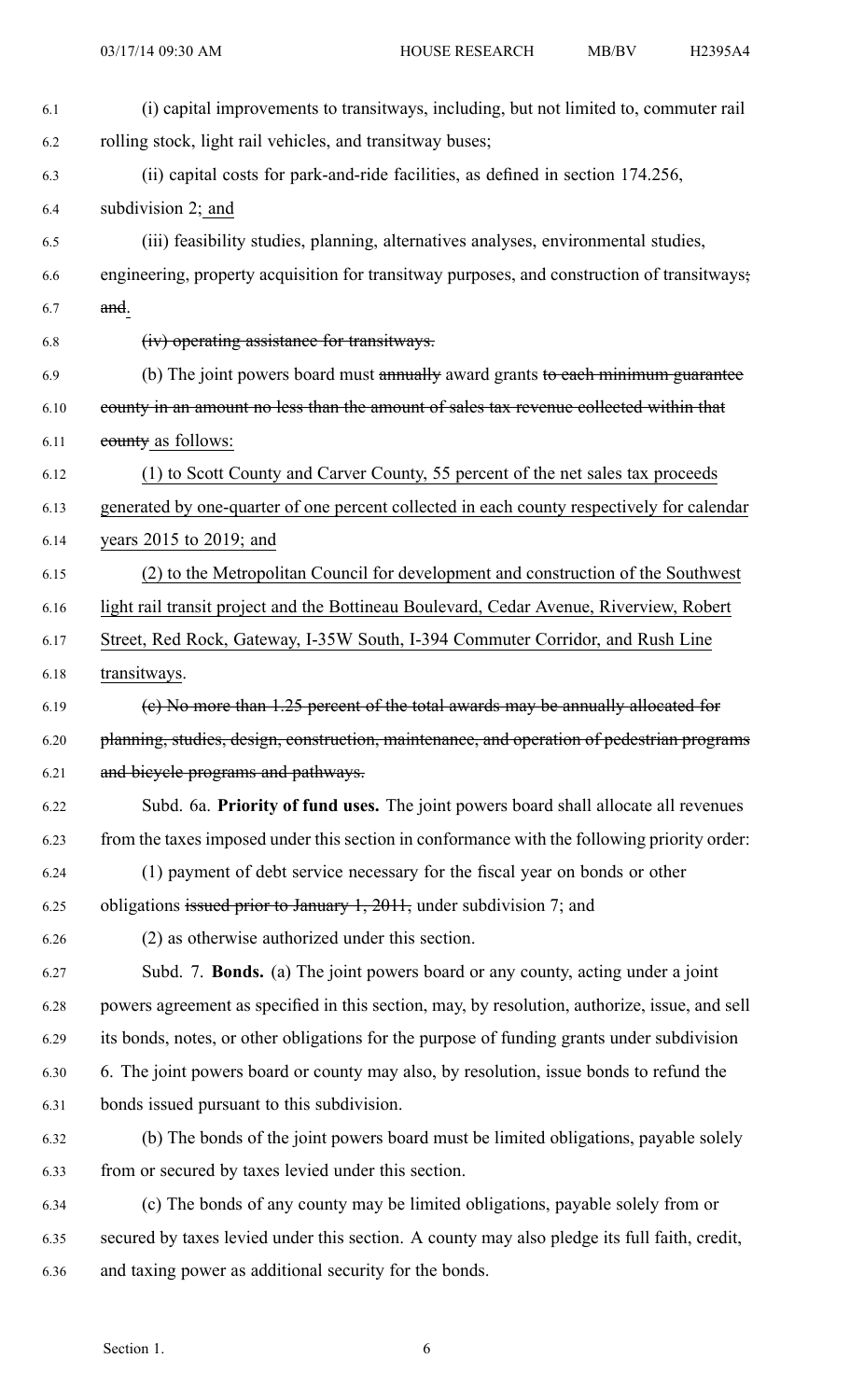7.1 (d) Bonds may be issued in one or more series and sold without an election. The bonds 7.2 shall be secured, bear the interest rate or rates or <sup>a</sup> variable rate, have the rank or priority, 7.3 be executed in the manner, be payable in the manner, mature, and be subject to the defaults, 7.4 redemptions, repurchases, tender options, or other terms, and shall be sold in such manner 7.5 as the joint powers board, the regional railroad authority, or the county may determine.

- 7.6 (e) The joint powers board or any regional railroad authority or any county may 7.7 enter into and perform all contracts deemed necessary or desirable by it to issue and secure 7.8 the bonds, including an indenture of trust with <sup>a</sup> trustee within or without the state.
- 7.9 (f) Except as otherwise provided in this subdivision, the bonds must be issued and 7.10 sold in the manner provided under chapter 475.

7.11 (g) The joint powers board or any regional railroad authority wholly within the 7.12 metropolitan transportation area also may authorize, issue, and sell its bonds, notes, or 7.13 other obligations for the purposes, and in accordance with the procedures, set forth in 7.14 section 398A.07 to fund grants as provided in subdivision 6. The bonds of any regional 7.15 railroad authority may be limited obligations, payable solely from or secured by taxes 7.16 levied under this section. A regional railroad authority may also pledge its taxing powers 7.17 as additional security for the bonds.

7.18 Subd. 8. **Allocation Remittance of revenues.** After the deductions allowed in 7.19 section 297A.99, subdivision 11, the commissioner of revenue shall remit: the proceeds of 7.20 the taxes imposed under this section (1) the baseline sales tax proceeds, on a monthly basis, 7.21 as directed by the joint powers board under this section; and (2) remaining proceeds of the 7.22 sales and use taxes imposed under this section, as provided under section 297A.9925.

7.23 Subd. 9. **Administration, collection, enforcement.** Except as otherwise provided 7.24 in this section, the provisions of section 297A.99, subdivisions 4 and 6 to 12a, govern the 7.25 administration, collection, and enforcement of the tax authorized under this section.

7.26 Subd. 10. **Termination of local option taxes.** (a) The taxes imposed under section 7.27 297A.99, subdivision 1, subdivision 2 by a county that withdraws from the joint powers 7.28 agreemen<sup>t</sup> pursuan<sup>t</sup> to subdivision 3, clause (3), shall terminate when the county has 7.29 satisfied its portion, as defined in the joint powers agreement, of all outstanding bonds or 7.30 obligations entered into while the county was <sup>a</sup> member of the agreement.

7.31 (b) If the joint powers agreemen<sup>t</sup> under subdivision 3 is terminated, the taxes 7.32 imposed under section 297A.99, subdivision 1, subdivision 2 at the time of the agreement 7.33 termination will terminate when all outstanding bonds or obligations are satisfied. The 7.34 auditors of the counties in which the taxes are imposed shall see to the administration of 7.35 this paragraph.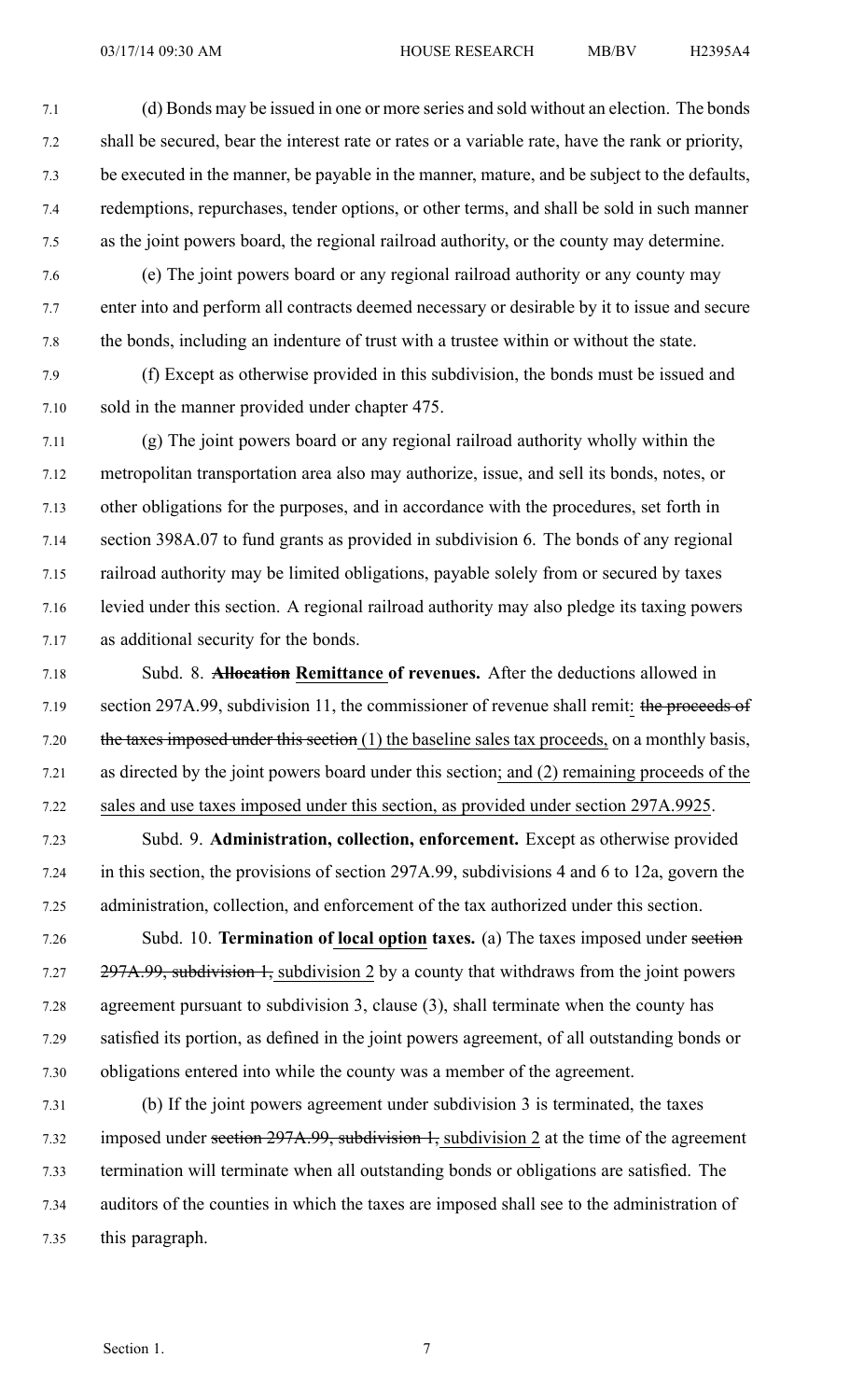| 8.1  | Subd. 11. Report. The joint powers board shall report annually by February 1 to the         |
|------|---------------------------------------------------------------------------------------------|
| 8.2  | house of representatives and senate chairs and ranking minority members of the legislative  |
| 8.3  | committees having jurisdiction over transportation policy and finance concerning the:       |
| 8.4  | (1) board activities and actions;                                                           |
| 8.5  | (2) bonds authorized or issued under subdivision 7;                                         |
| 8.6  | (3) revenues received; and                                                                  |
| 8.7  | (4) grants awarded.                                                                         |
| 8.8  | Subd. 12. Grant awards to Metropolitan Council. Any grant award under this                  |
| 8.9  | section made to the Metropolitan Council must supplement, and must not supplant,            |
| 8.10 | operating and capital assistance provided by the state.                                     |
| 8.11 | <b>EFFECTIVE DATE.</b> This section is effective July 1, 2014, for sales and purchases      |
| 8.12 | made after June 30, 2014, except that the imposition of the tax under subdivision 2a is     |
| 8.13 | on the first day of the calendar quarter beginning at least 60 days after the date of final |
| 8.14 | enactment. This section applies in the counties of Anoka, Carver, Dakota, Hennepin,         |
| 8.15 | Ramsey, Scott, and Washington."                                                             |
| 8.16 | Page 15, delete section 2 and insert:                                                       |
| 8.17 | "Sec. 2. [297A.9925] METROPOLITAN AREA TRANSIT SALES TAX;                                   |
| 8.18 | ALLOCATION OF JOINT CERTIFICATION FUNDS.                                                    |
| 8.19 | Subdivision 1. Definitions. For purposes of this section, the following terms have          |
| 8.20 | the meanings given them:                                                                    |
| 8.21 | (1) "board" means the joint powers board established under section 297A.992; and            |
| 8.22 | (2) "net transit sales tax proceeds" has the meaning given in section 297A.992,             |
| 8.23 | subdivision 1.                                                                              |
| 8.24 | Subd. 2. Allocation purposes. In the manner specified under subdivision 6, the              |
| 8.25 | net transit sales tax proceeds must be allocated under subdivision 3 by the board and the   |
| 8.26 | Metropolitan Council for all of the following purposes:                                     |
| 8.27 | (1) payment of debt service on bonds or other obligations, except for debt service on       |
| 8.28 | bonds or other obligations issued under section 297A.992, subdivision 7;                    |
| 8.29 | (2) Metropolitan Council transit operations;                                                |
| 8.30 | (3) 100 percent of the net operating subsidies for transitways and arterial bus rapid       |
| 8.31 | transit;                                                                                    |
| 8.32 | (4) development and construction of transitways;                                            |
| 8.33 | (5) grants awarded by the GEARS committee under section 297A.992, subdivision               |
| 8.34 | 5a;                                                                                         |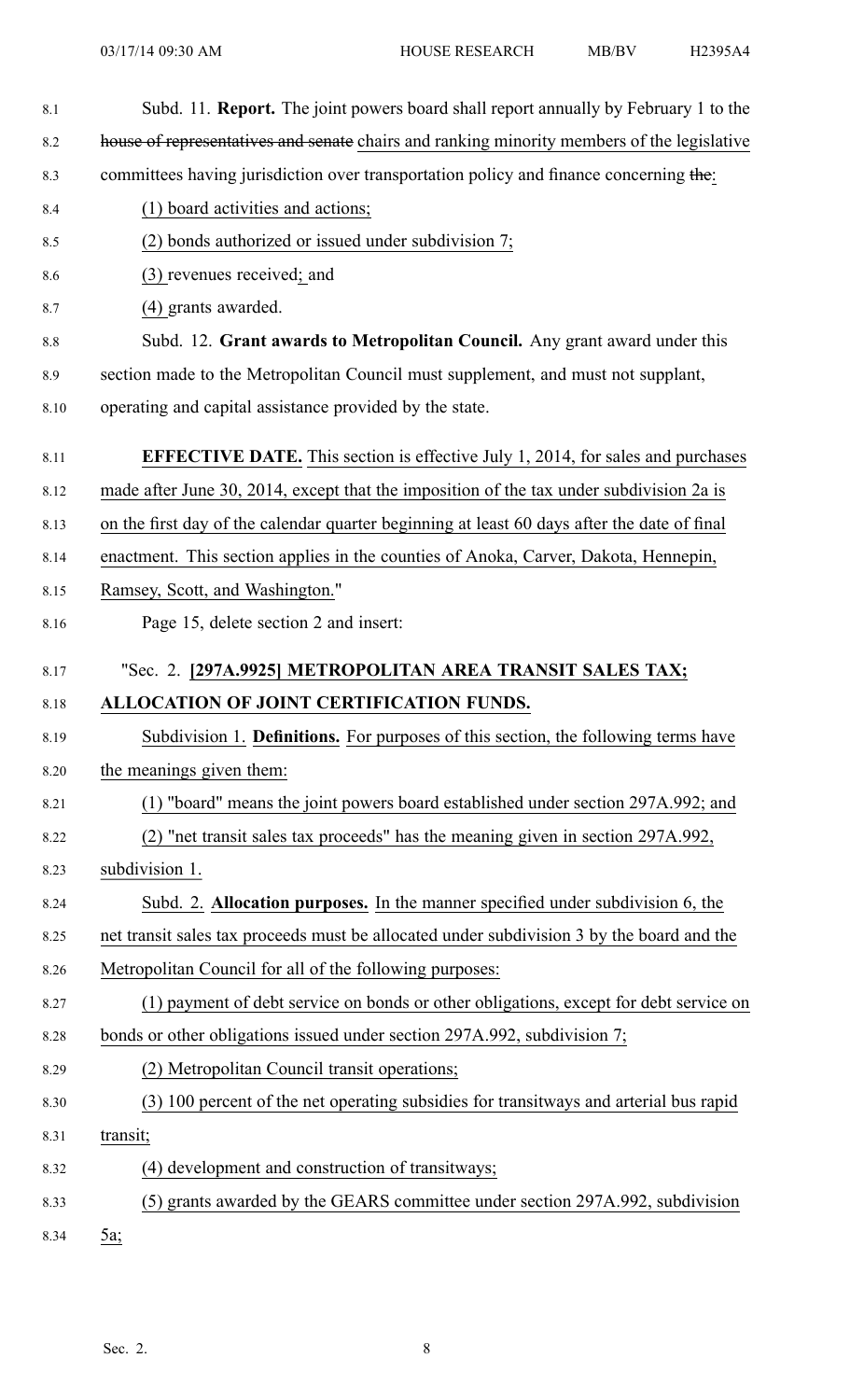| 9.1  | (6) expansion and operation of regular route and commuter bus service provided                  |
|------|-------------------------------------------------------------------------------------------------|
| 9.2  | by metro transit and suburban transit providers with expansion of service by an annual          |
| 9.3  | average rate of four percent;                                                                   |
| 9.4  | (7) \$500,000 annually for a grant to the Center for Transportation Studies at the              |
| 9.5  | University of Minnesota; and                                                                    |
| 9.6  | (8) following allocations under clauses $(1)$ to $(7)$ , as otherwise specified in the joint    |
| 9.7  | certification under subdivision 3.                                                              |
| 9.8  | Subd. 3. Joint certification. (a) The board and the Metropolitan Council shall                  |
| 9.9  | annually develop a joint certification as provided in this subdivision. The joint certification |
| 9.10 | must include, at a minimum, allocations for the purposes stated in subdivision 2 and must       |
| 9.11 | be separately adopted by the board and by the council no later than August 31 of each year.     |
| 9.12 | (b) By July 1, 2014, and by March 15 of each subsequent year, the commissioner of               |
| 9.13 | Minnesota Management and Budget shall provide to the board and council an estimate of           |
| 9.14 | the net transit sales tax proceeds for the subsequent calendar year.                            |
| 9.15 | (c) If, on October 1 in any year, the board and the Metropolitan Council have not               |
| 9.16 | reached agreement as to the contents of the joint certification, they shall submit the issue    |
| 9.17 | to a panel for dispute resolution. The panel must be composed of a member appointed by          |
| 9.18 | the chair of the Metropolitan Council, a member appointed by the board, and a member            |
| 9.19 | agreed upon by both the chair and the board. The panel shall mediate discussion of areas        |
| 9.20 | of disagreement and shall issue advisory recommendations.                                       |
| 9.21 | (d) If the commissioner does not receive a joint certification by December 1, the               |
| 9.22 | commissioner may not remit the net transit sales tax proceeds except as provided by a           |
| 9.23 | legislatively enacted appropriation.                                                            |
| 9.24 | (e) The joint certification must specify the use of sales tax proceeds and account for          |
| 9.25 | deposit of the remainder after allocations.                                                     |
| 9.26 | (f) A joint certification may not exceed the estimated net transit sales tax proceeds.          |
| 9.27 | (g) By December 15 annually, the board shall electronically submit a copy of any                |
| 9.28 | joint certification to the chairs and ranking minority members of the legislative committees    |
| 9.29 | with jurisdiction over transportation policy and finance.                                       |
| 9.30 | Subd. 4. Uses and priorities; Metropolitan Council. The Metropolitan Council                    |
| 9.31 | shall use funds remitted to the council under this section in the following priority order:     |
| 9.32 | (1) continuation of bus and rail transit operations, including but not limited to               |
| 9.33 | operations of providers under section 473.388, and operations and maintenance of all            |
| 9.34 | transitways under revenue operations; and                                                       |
| 9.35 | (2) transit expansion in accordance with the transit portion of the council's policy            |
| 9.36 | transit plan, including, but not limited to, expansion and upgrades of bus service and          |